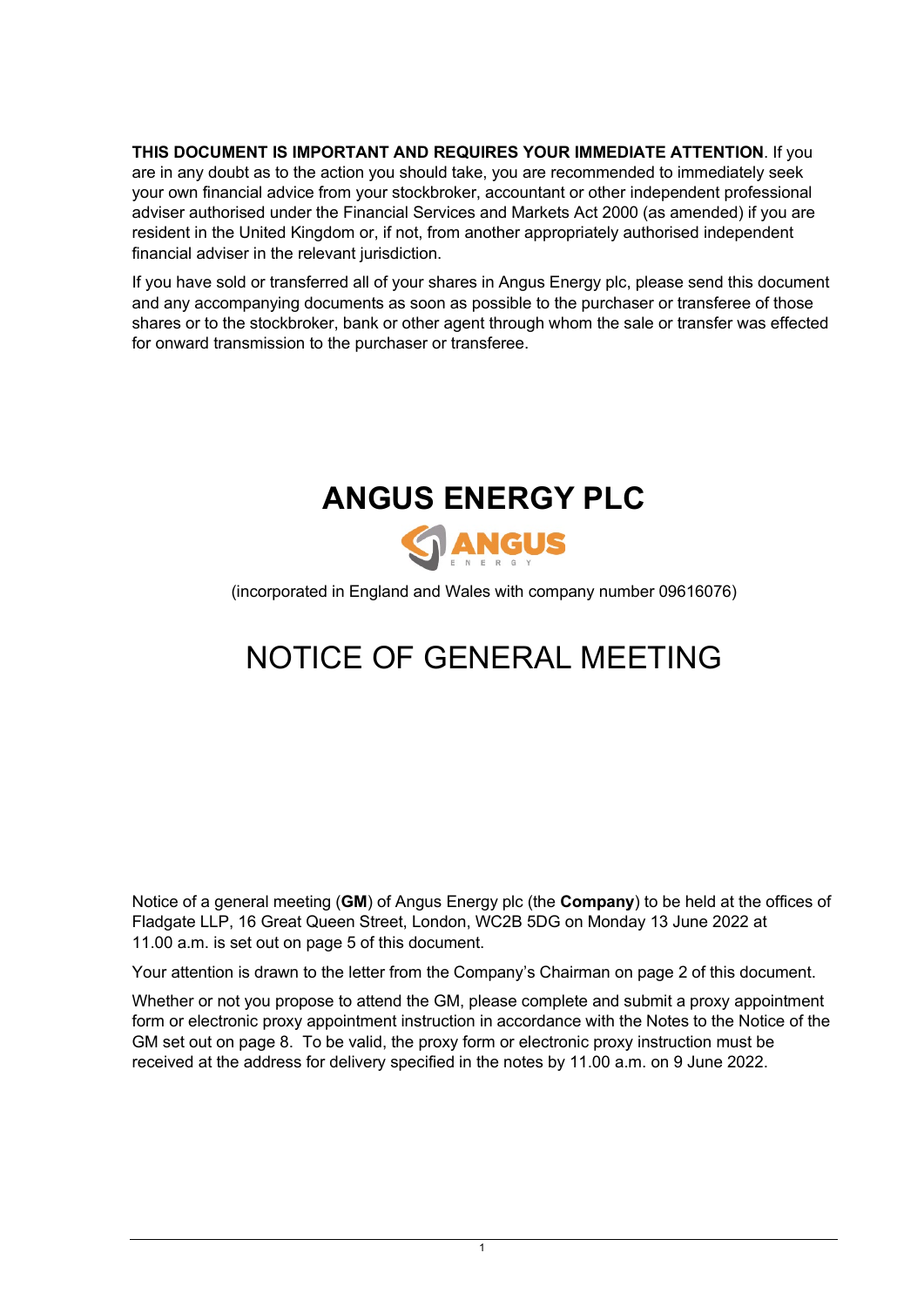## **Letter from the Chairman**

<span id="page-1-0"></span>Angus Energy plc *(Incorporated in England & Wales with registered number 09616076)*

> Registered office: Building 3 Chiswick Park 566 Chiswick High Street London W4 5YA England

> > 26 May 2022

Dear Shareholder

#### **General Meeting**

On 24 May 2022 the Company announced that it had executed a share purchase agreement to acquire, for consideration paid partly in Angus Energy shares, the entire issued share capital of the Company's current joint venture partner in the Saltfleetby Project, Saltfleetby Energy Limited (the "Acquisition"), which owns a 49% working interest in the Project thereby giving Angus Energy a 100% interest in the Project. To fund the acquisition and other working capital requirements, the Company has concurrently arranged a direct subscription with affiliates of Aleph International Holdings (UK) Limited ("Aleph") pursuant to which Aleph has subscribed for a total of 546,000,000 Ordinary Shares in the Company at a price of 1.09896011 pence, being £6,000,000 ("Direct Subscription") split into an initial unconditional tranche of £3,000,000 and a second tranche of £3,000,000, with warrants attached ("Warrants"), conditional on Shareholder approval. The Acquisition and the unconditional tranche of the Direct Subscription used up all of the authority given to the Directors to issue Ordinary Shares, which was approved by Shareholders at the April 2022 annual general meeting.

Accordingly, the Company is now convening a general meeting to table resolutions to authorise the second tranche of the subscription shares and warrants and to authorise the Directors to allot further Ordinary Shares and to disapply statutory pre-emption rights in respect of allotment up to a certain amount. This will give the Directors flexibility to allot further Ordinary Shares in the future (whether to maintain covenants of the Saltfleetby Debt Facility or in the context of the prospective Saltfleetby Equipment Procurement or more generally) should they consider it to be in the best interests of the Company to do so.

The GM will be held at the offices of Fladgate LLP, 16 Great Queen Street, London WC2B 5DG on Monday 13 June 2022 at 11.00 a.m. The formal notice of the meeting is set out on page [5](#page-4-0) of this document and contains the proposed resolutions to be considered and voted on at the meeting.

Details of the proposed resolutions are set out in the section entitled *"Explanatory notes to the business of the GM"* on page [4.](#page-3-0)

We are pleased to invite shareholders to attend this general meeting in person. We will continue to monitor developments and the latest prevailing Government guidance and regulations relating to public gatherings prior to the holding of the GM, and whether any changes are required to the arrangements for the GM. The arrangements for the GM may be subject to change, possibly at short notice. Shareholders are advised to check the Company's website for any updates. Shareholders are asked not to attend the AGM in person if they are displaying any symptoms of COVID-19 or have recently been in contact with anyone who has tested positive. **We strongly encourage you to vote on all resolutions by completing a proxy form in advance of the meeting, appointing the Chair of the meeting as your proxy, whether or not you are ultimately able to attend in person.**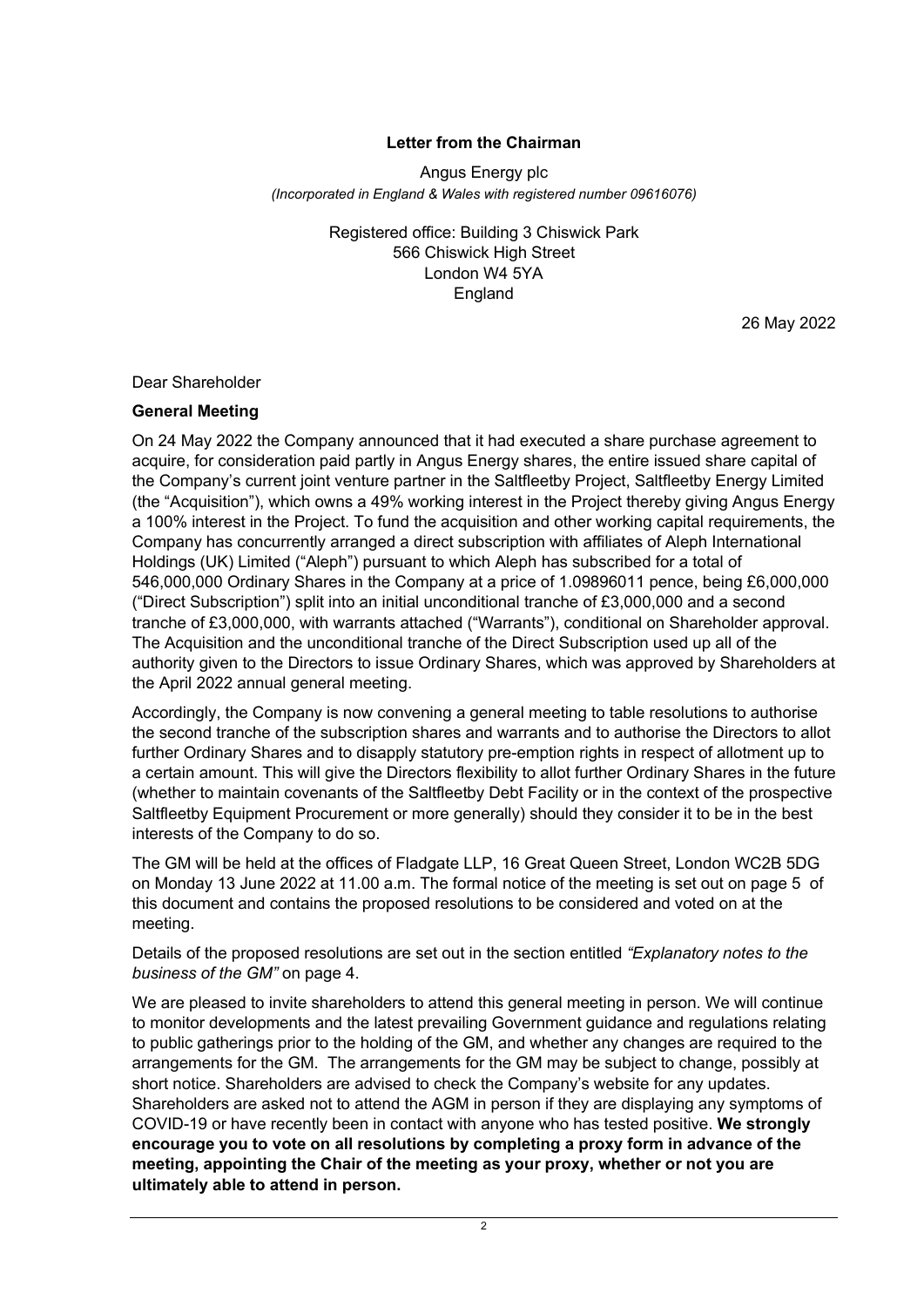Further details regarding how to vote by proxy are set out below.

## **Voting at the GM**

We strongly encourage all shareholders to exercise their vote by appointing the Chair of the Meeting (rather than a named individual) as their proxy and providing voting instructions in advance of the GM, in accordance with the instructions explained in the Notes attached to the Notice of GM which appear on pages 8 to 10 of this document.

The results of the meeting will be published on the Company's website and will be released to the London Stock Exchange as soon as practicable following the conclusion of the GM.

## **Action to be taken**

We encourage that you vote on the proposed resolutions by appointing a proxy to attend, speak and vote on your behalf. To appoint a proxy:

- 1. you can complete the enclosed proxy appointment form, in accordance with the instructions printed on it, and return it (together with any power of attorney or other authority under which it is signed, or a certified copy of such item) to our registrar, Share Registrars Limited at 3 The Millennium Centre, Crosby Way, Farnham, Surrey, GU9 7XX, or via email to voting@shareregistrars.uk.com; or
- 2. if you hold your shares in CREST, you can alternatively submit an electronic proxy appointment instruction to our Share Registrars Limited (CREST participant number 7RA36) through the CREST system in accordance with the CREST Manual.

In either case, the proxy appointment form should be returned, or the electronic proxy appointment instruction transmitted, as soon as possible and in any event so as to be received by Share Registrars Limited by 11.00 a.m. on 9 June 2022.

Further details about how you may submit a proxy form (either electronically or in hard copy form) are set out in the Notes to the Notice of General Meeting.

The appointment of a proxy will not prevent you from attending, speaking and voting in person at the GM, should you wish to do so.

## **Recommendation**

Explanatory notes in relation to each of the proposed resolutions to be considered and voted on at the GM are set out on page 4 of this document. The Board considers that each of these resolutions is in the best interests of the Company for the benefit of its shareholders as a whole. Accordingly, each member of the Board who holds shares in the Company intends to vote in favour of each resolution in respect of their own beneficial holdings. The directors unanimously strongly recommend that shareholders vote in favour of all the proposed resolutions.

Yours sincerely

**Patrick Clanwilliam Chairman**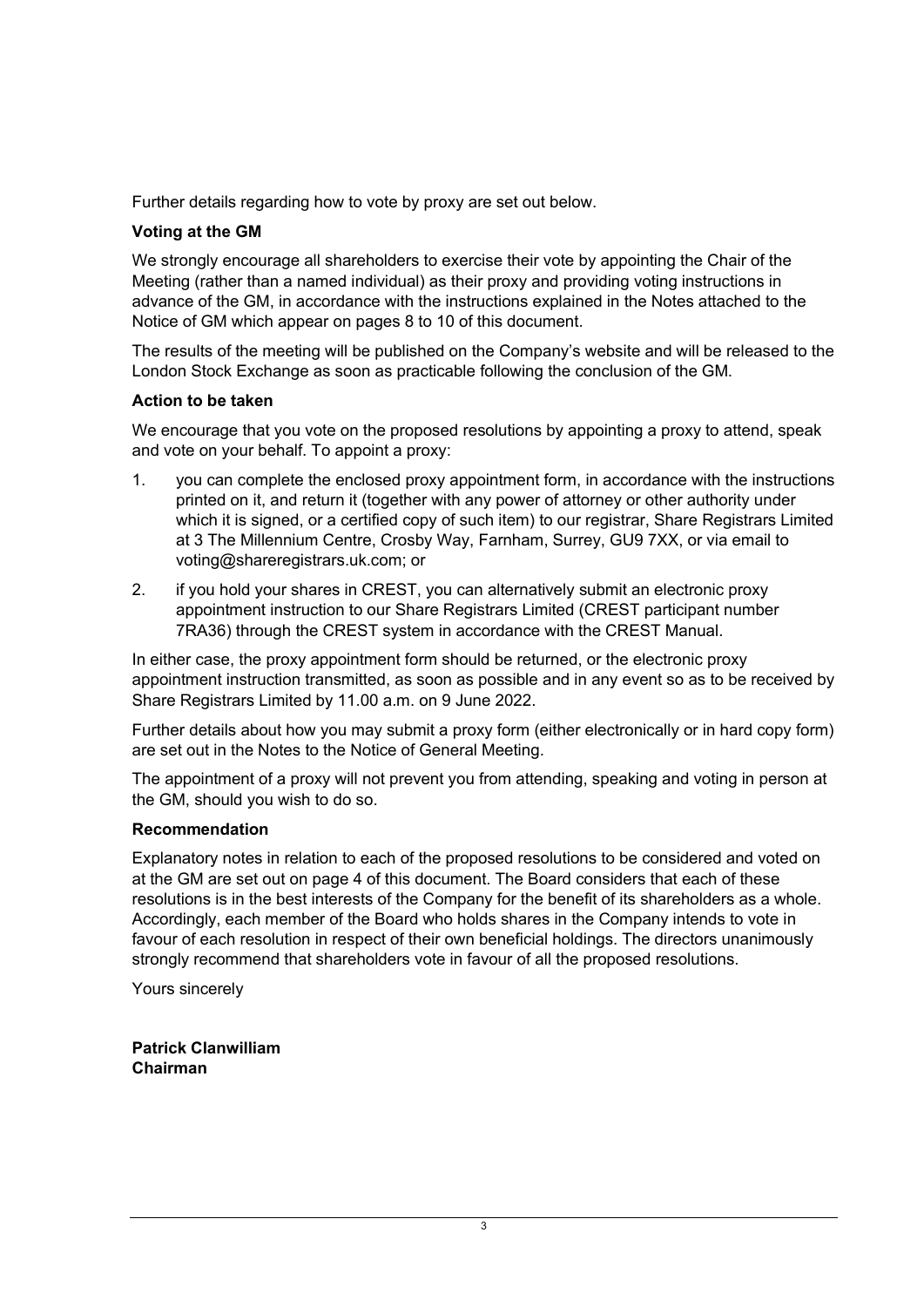## **Explanatory notes to the business of the GM**

## <span id="page-3-0"></span>**1. Directors' authority to allot shares – Resolutions 1 and 2**

The directors currently have limited authority to allot Ordinary Shares in the Company and to grant rights to subscribe for or convert any securities into shares in the Company.

The Board is seeking, by Resolutions 1 and 2 respectively, to grant new authorities over Ordinary Shares:

- <span id="page-3-1"></span>a) up to a maximum nominal amount of £892,200 (eight hundred and ninety two thousand two hundred pounds) in respect of the allotment of up to 446,100,000 Ordinary Shares to satisfy the £3 million conditional tranche of the Direct Subscription (representing 273,000,000 Ordinary Shares) and the related Warrants over 173,100,000 Ordinary Shares; and separately
- b) otherwise up to a maximum nominal value of £1,364,876.00 (one million three hundred and sixty four thousand eight hundred and seventy six pounds), being 682,438,000 Ordinary Shares representing approximately 25% of the Company's issued share capital as at 25 May 2022 (being the latest practicable date prior to publication of this document) assuming the issue of all of the Ordinary Shares referred to in paragraph [1a\)](#page-3-1) above.

If approved by shareholders these authorities will expire on 13 September 2023 or, if earlier, at the conclusion of the Company's 2023 annual general meeting.

## **2. Dis-application of statutory pre-emption rights – Resolutions 3 and 4**

The directors currently have limited power, in certain circumstances, to allot equity securities for cash other than in accordance with statutory pre-emption rights (which require a company to offer all allotments for cash first to existing shareholders in proportion to their holdings). The Board is seeking, by Resolutions 3 and 4 respectively, to grant new powers to apply to the grant of equity securities in circumstances where:

- a) the allotment of Ordinary Shares is in connection with the conditional tranche of the Direct Subscription and the related Warrants, as described in paragraph [1a\)](#page-3-1) above; and separately where
- b)
- (i) the allotment takes place in connection with a rights issue or other preemptive offer; or
- (ii) the allotment is limited to a maximum nominal amount of  $£682,438.00$  (six hundred and eighty two thousand four hundred and thirty eight pounds), being 341,219,000 Ordinary Shares representing approximately 12.5% of the Company's issued share capital as at 25 May 2022 (being the latest practicable date prior to publication of this document) assuming the issue of all of the Ordinary Shares referred to in paragraph [1a\)](#page-3-1) above.

If approved by shareholders these powers will expire on 13 September 2023 or, if earlier, at the conclusion of the Company's 2023 annual general meeting.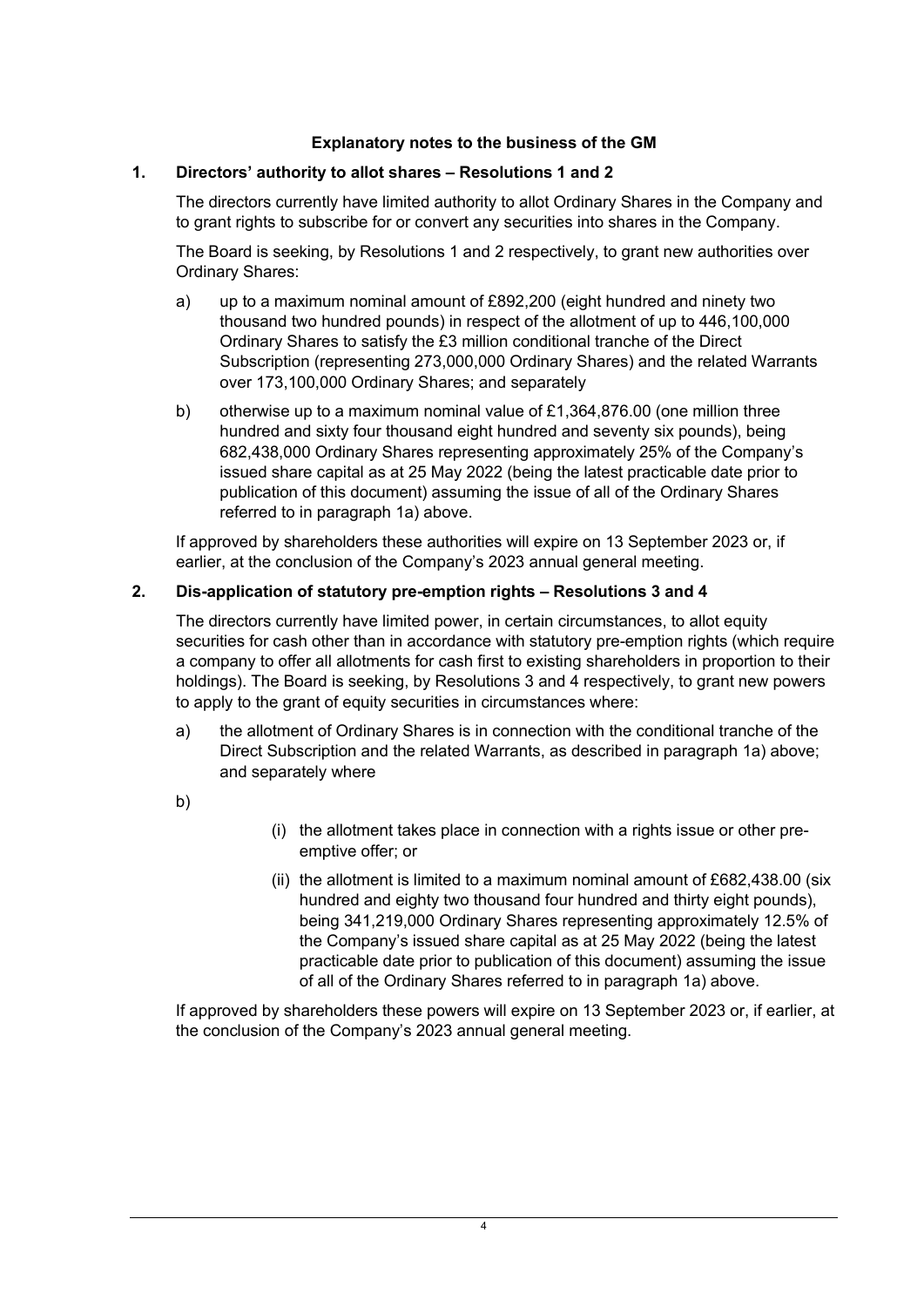# **ANGUS ENERGY PLC**



<span id="page-4-0"></span>(incorporated in England and Wales with company number 09616076)

## **Notice of General Meeting**

Notice is given that a general meeting of the members of Angus Energy plc will be held at the offices of Fladgate LLP, 16 Great Queen Street, London WC2B 5DG on Monday 13 June 2022 at 11.00 a.m. to consider, and if thought fit, pass the following resolutions of which resolution 1 will be proposed as an ordinary resolution and resolution 2 will be proposed as a special resolution.

Unless otherwise defined in this notice, capitalised terms used in this notice will have the same meaning given to them in the letter from the Chairman dated 26 May 2022, as circulated to the shareholders of the Company, to which this notice is attached.

#### <span id="page-4-1"></span>**1. Directors' authority to allot shares in connection with the Direct Subscription and Warrants**

That the Directors be generally and unconditionally authorised pursuant to section 551 of the Companies Act 2006 (**Act**) to issue and allot ordinary shares of £0.002 each in the share capital of the Company (**Ordinary Shares**) or grant rights to subscribe for or to convert any security into Ordinary Shares (**Rights**) (such Ordinary Shares and Rights being **Relevant Securities**) up to an aggregate nominal amount of £892,200 (eight hundred and ninety two thousand two hundred pounds) in connection with the Direct Subscription and the Warrants, provided that this authority will, unless previously renewed, varied or revoked, expire on 13 September 2023 or, if earlier, at the conclusion of Company's 2023 annual general meeting, except that the Company may, before such expiry, make offers or agreements which would or might require Relevant Securities to be allotted or granted after such expiry and the Directors may allot or grant Relevant Securities in pursuance of such offer or agreement notwithstanding that the authority conferred by this resolution has expired.

## <span id="page-4-2"></span>**2. Directors' authority to allot shares**

That, in addition to any authority granted pursuant to Resolution [1](#page-4-1) (*Directors' authority to allot shares in connection with the Direct Subscription and Warrants*), the Directors be generally and unconditionally authorised pursuant to section 551 of the Act to issue and allot Ordinary Shares or grant Rights up to an aggregate nominal amount of £1,364,876.00 (one million three hundred and sixty four thousand eight hundred and seventy six pounds), provided that this authority will, unless previously renewed, varied or revoked, expire on 13 September 2023 or, if earlier, at the conclusion of Company's 2023 annual general meeting, except that the Company may, before such expiry, make offers or agreements which would or might require Relevant Securities to be allotted or granted after such expiry and the Directors may allot or grant Relevant Securities in pursuance of such offer or agreement notwithstanding that the authority conferred by this resolution has expired.

This resolution revokes and replaces all unexercised authorities previously granted to the Directors to allot or grant Relevant Securities (other than any authority granted pursuant to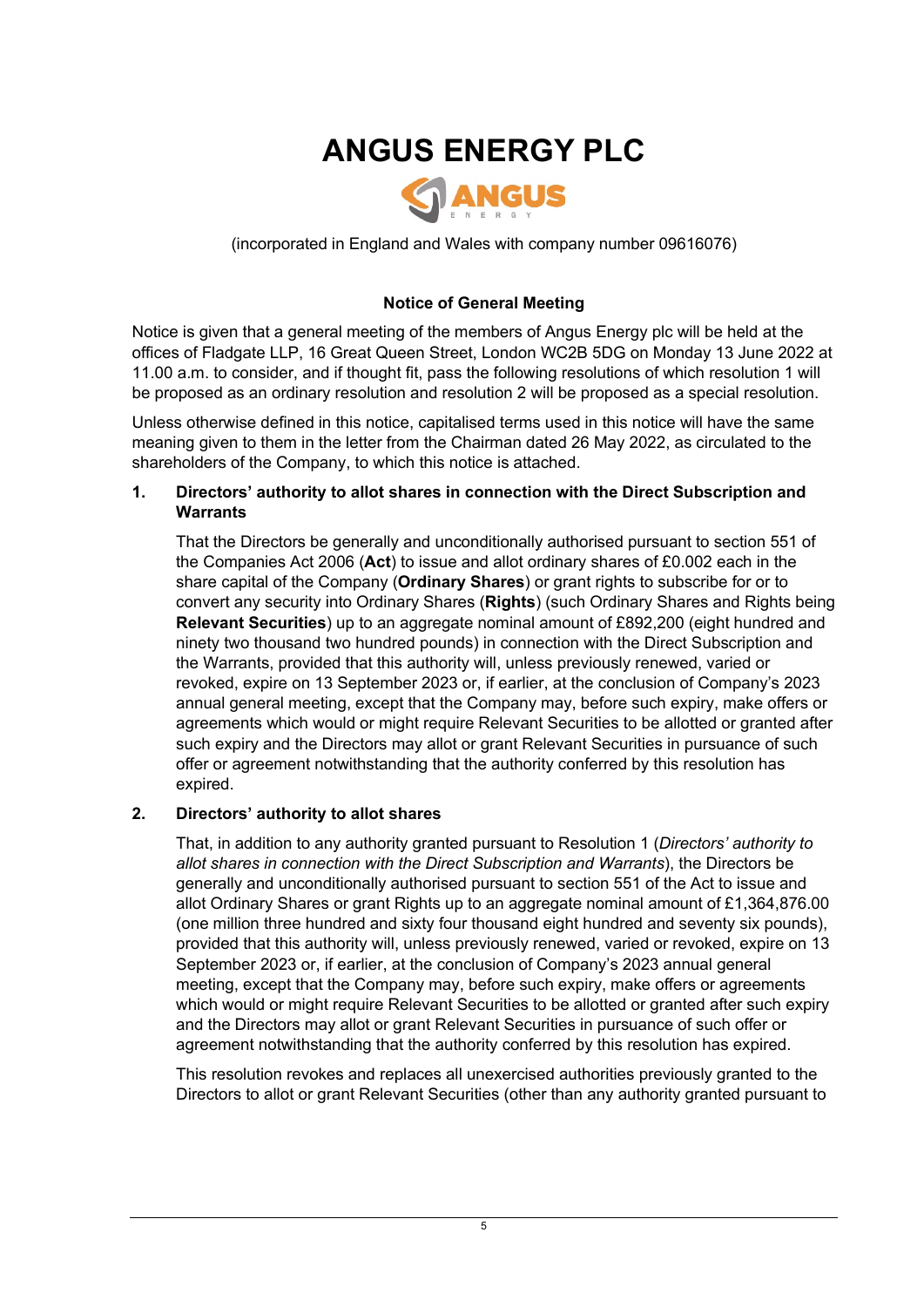Resolution [1\)](#page-4-1), but without prejudice to any allotment of shares or grant of rights already made, offered or agreed to be made pursuant to such authorities.

#### <span id="page-5-0"></span>**3. Dis-application of statutory pre-emption rights in connection with the Direct Subscription and Warrants**

That, subject to and conditional on the passing of Resolution [1](#page-4-1) (*Directors' authority to allot shares in connection with the Direct Subscription and Warrants*), the Directors be given the general power pursuant to sections 570 and 573 of the Act to allot equity securities (as defined in section 560 of the Act) for cash, either pursuant to the authority conferred by Resolution [1](#page-4-1) or by way of a sale of treasury shares, as if section 561(1) of the Act did not apply to any such allotment or sale, provided that the power conferred by this resolution is limited to an aggregate nominal amount of £892,200 (eight hundred and ninety two thousand two hundred pounds) in connection with the Direct Subscription and the Warrants, and further provided that the power granted by this resolution will, unless previously renewed, varied or revoked, expire on 13 September 2023 or, if earlier, at the conclusion of the Company's 2023 annual general meeting, except that the Company may, before such expiry, make offers or agreements which would or might require equity securities to be allotted after such expiry and the Directors may allot equity securities pursuant to any such offer or agreement notwithstanding that the power conferred by this resolution has expired.

## **4. Dis-application of statutory pre-emption rights**

That, in addition to any power granted pursuant to Resolution [3](#page-5-0) (*Dis-application of statutory pre-emption rights in connection with the Direct Subscription and Warrants*), subject to and conditional on the passing of Resolution [2](#page-4-2) (*Directors' authority to allot shares*), the Directors be given the general power pursuant to sections 570 and 573 of the Act to allot equity securities (as defined in section 560 of the Act) for cash, either pursuant to the authority conferred by Resolution [2](#page-4-2) or by way of a sale of treasury shares, as if section 561(1) of the Act did not apply to any such allotment or sale, provided that the power conferred by this resolution is limited to:

- <span id="page-5-1"></span>4.1 the allotment of equity securities or sale of treasury shares in connection with an offer of equity securities:
	- 4.1.1 to the holders of ordinary shares in proportion (as nearly as may be practicable) to their respective holdings; and
	- 4.1.2 holders of other equity securities as required by the rights of those securities or as the Directors otherwise consider necessary,

but subject to any limits, restrictions or arrangements which the Directors consider necessary or expedient in relation to treasury shares, fractional entitlements, record dates, legal or practical problems in or under the laws of any territory or the requirements of any regulatory body or stock exchange; and

4.2 the allotment (otherwise than pursuant to paragraphs [4.1](#page-5-1) or [4.1\)](#page-5-1) of equity securities or sale of treasury shares up to an aggregate nominal amount of £682,438.00 (six hundred and eighty two thousand four hundred and thirty eight pounds),

provided that the power granted by this resolution will, unless previously renewed, varied or revoked, expire on 13 September 2023 or, if earlier, at the conclusion of the Company's 2023 annual general meeting, except that the Company may, before such expiry, make offers or agreements which would or might require equity securities to be allotted after such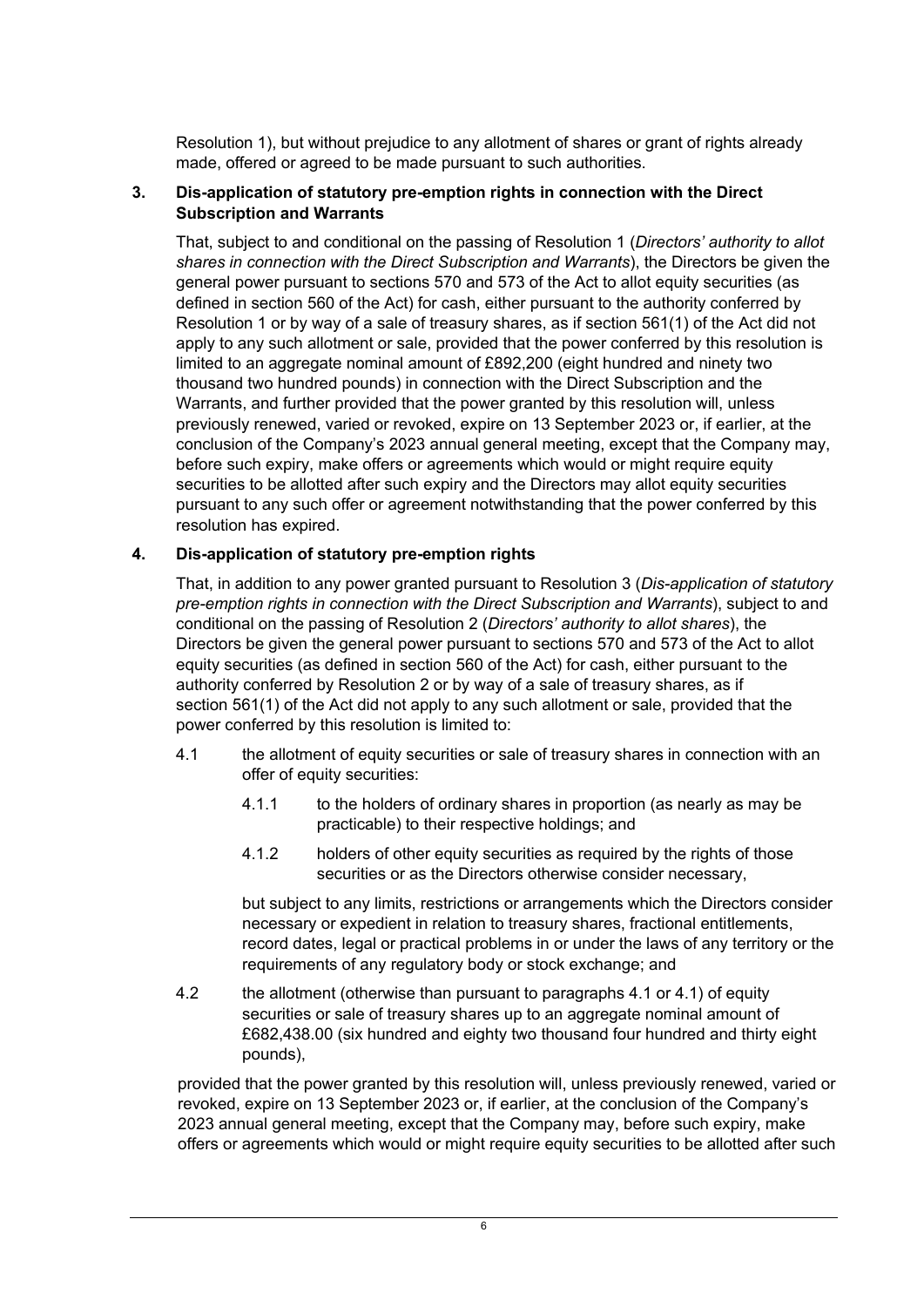expiry and the Directors may allot equity securities pursuant to any such offer or agreement notwithstanding that the power conferred by this resolution has expired.

This resolution revokes and replaces all unexercised powers previously granted to the directors to allot equity securities as if section 561(1) of the Act did not apply (other than any authority granted pursuant to Resolutio[n3\)](#page-5-0) but without prejudice to any allotment of equity securities already made, offered or agreed to be made pursuant to such authorities.

## **By order of the board**

## **Patrick Clanwilliam**

Chairman

Registered office: Building 3 Chiswick Park 566 Chiswick High Street London W4 5YA England

Date: 26 May 2022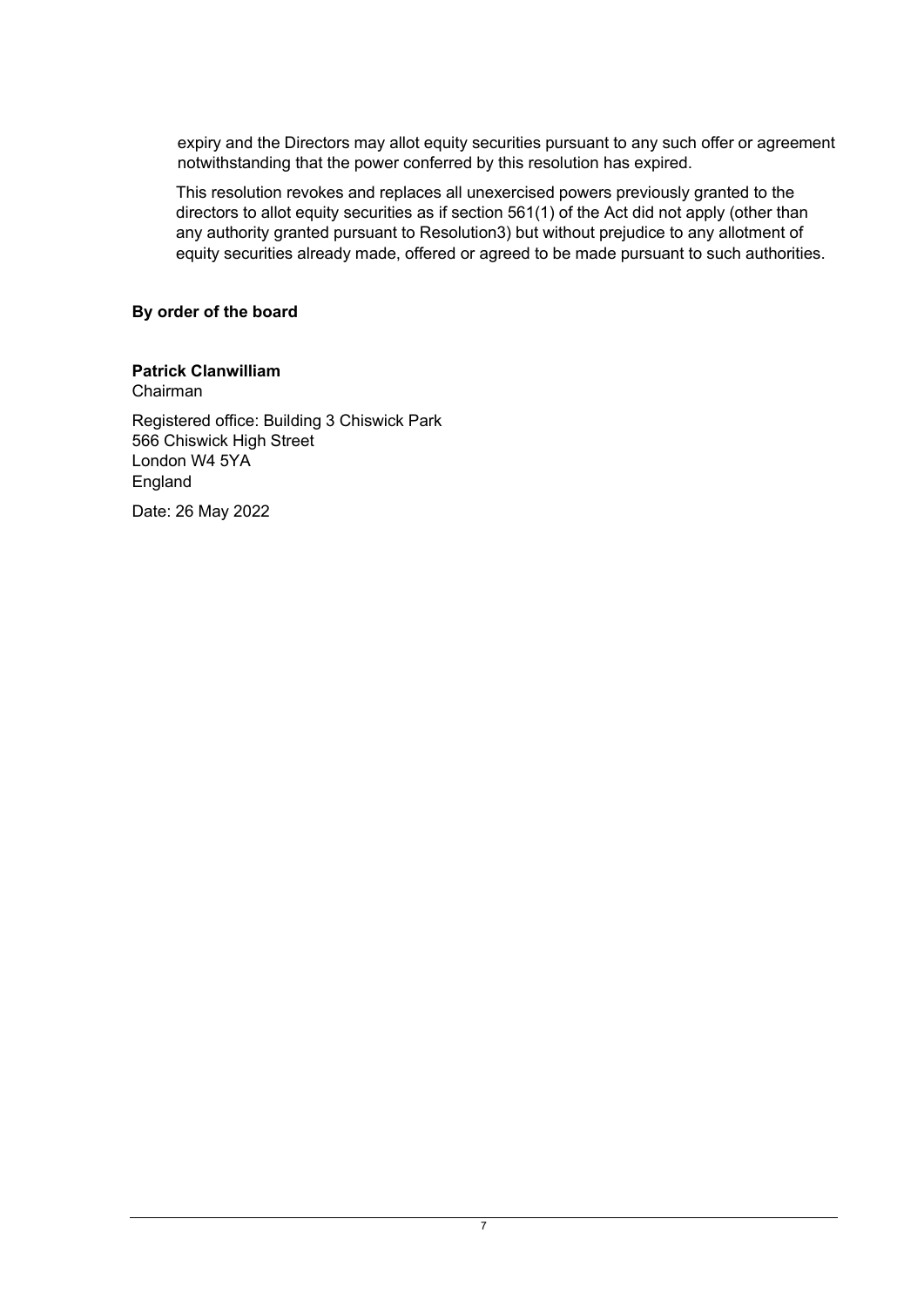## **Notes to the Notice of General Meeting**

## <span id="page-7-0"></span>*Entitlement to attend and vote*

- <span id="page-7-1"></span>1. The only members entitled to attend and vote at the meeting are those who are registered on the Company's register of members at:
	- 1.1 11.00 a.m. on 9 June 2022; or
	- 1.2 if the meeting is adjourned, at 11.00 a.m. two working days prior to the day of the adjourned meeting.

## *Appointment of proxies*

- 2. If you are a member of the Company at the time set out in note [1](#page-7-1) above, you are entitled to appoint a proxy to exercise all or any of your rights to attend, speak and vote at the meeting and you should have received a proxy form with this notice of meeting. You can only appoint a proxy using the procedures set out in these notes and the notes to the proxy form.
- <span id="page-7-3"></span>3. A proxy does not need to be a member of the Company but must attend the meeting to represent you. To appoint as your proxy a person other than the Chairman of the meeting, insert their full name in the box on the proxy form. If you sign and return the proxy form with no name inserted in the box, the Chairman of the meeting will be deemed to be your proxy. Where you appoint as your proxy someone other than the Chairman, you are responsible for ensuring that they attend the meeting and are aware of your voting intentions. If you wish your proxy to make any comments on your behalf, you will need to appoint someone other than the Chairman and give them the relevant instructions directly.
- 4. You may appoint more than one proxy provided each proxy is appointed to exercise rights attached to different shares. You may not appoint more than one proxy to exercise rights attached to any one share. To appoint more than one proxy, you must complete a separate proxy form (which you may photocopy) for each proxy and specify against the proxy's name the number of shares over which the proxy has rights.
- 5. To direct your proxy how to vote on the resolutions mark the appropriate box on the proxy form with an 'X'. To abstain from voting on a resolution, select the relevant "Vote withheld" box. A vote withheld is not a vote in law, which means that the vote will not be counted in the calculation of votes for or against the resolution. If no voting indication is given, your proxy will vote or abstain from voting at his or her discretion. Your proxy will vote (or abstain from voting) as he or she thinks fit in relation to any other matter which is put before the meeting.

## *Appointment of proxy using hard copy proxy form*

- <span id="page-7-2"></span>6. The notes to the proxy form explain how to direct your proxy how to vote on each resolution or withhold their vote. To appoint a proxy using the proxy form, it must be:
	- 6.1 completed and signed;
	- 6.2 sent or delivered to Share Registrars Limited at 3 The Millennium Centre, Crosby Way, Farnham, Surrey, GU9 7XX, or via email to [voting@shareregistrars.uk.com](mailto:voting@shareregistrars.uk.com); and
	- 6.3 received by Share Registrars Limited no later than 9 June 2022 at 11.00 a.m.
- 7. In the case of a member which is a company, the proxy form must be executed under its common seal or signed on its behalf by an officer of the company or an attorney for the company. Any power of attorney or any other authority under which the proxy form is signed (or a duly certified copy of such power or authority) must be included with the proxy form.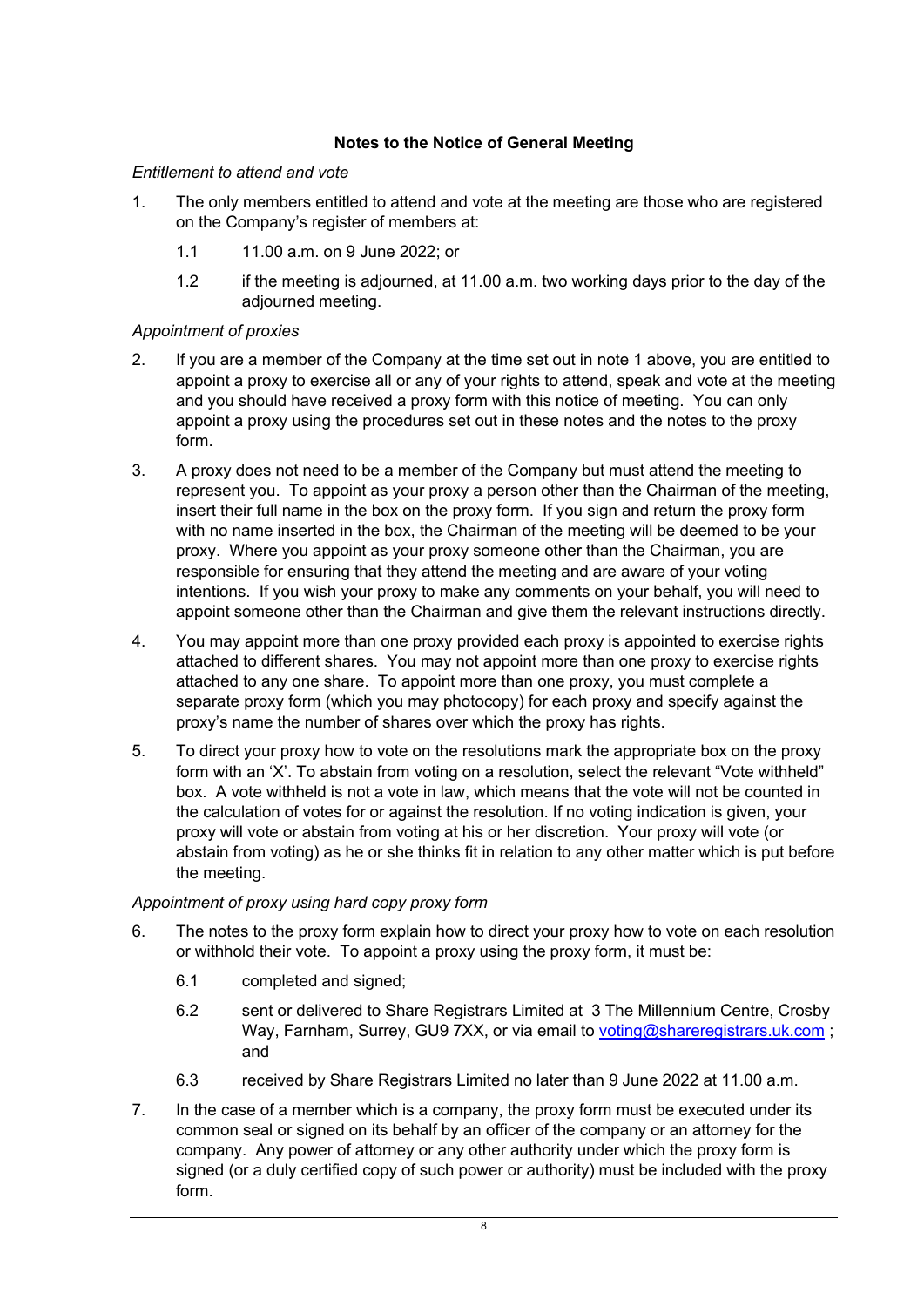## *Appointment of proxies through CREST*

8. CREST members who wish to appoint a proxy or proxies by utilising the CREST electronic proxy appointment service may do so for the meeting and any adjournment(s) of it by using the procedures described in the CREST Manual (available from https://www.euroclear.com/site/public/EUI). CREST Personal Members or other CREST sponsored members, and those CREST members who have appointed a voting service provider(s), should refer to their CREST sponsor or voting service provider(s), who will be able to take the appropriate action on their behalf.

In order for a proxy appointment made by means of CREST to be valid, the appropriate CREST message ("CREST Proxy Instruction") must be properly authenticated in accordance with Euroclear UK & Ireland Limited's ("EUI") specifications and must contain the information required for such instructions, as described in the CREST Manual. The message must be transmitted so as to be received by Share Registrars Limited (CREST participant number 7RA36) by 9 June 2022 at 11.00 a.m. For this purpose, the time of receipt will be taken to be the time (as determined by the timestamp applied to the message by the CREST Applications Host) from which the issuer's agent is able to retrieve the message by enquiry to CREST in the manner prescribed by CREST.

CREST members and, where applicable, their CREST sponsors or voting service providers should note that EUI does not make available special procedures in CREST for any particular messages. Normal system timings and limitations will therefore apply in relation to the input of CREST Proxy Instructions. It is the responsibility of the CREST member concerned to take (or, if the CREST member is a CREST personal member or sponsored member or has appointed a voting service provider(s), to procure that his CREST sponsor or voting service provider(s) take(s)) such action as is necessary to ensure that a message is transmitted by means of the CREST system by any particular time. In this connection, CREST members and, where applicable, their CREST sponsors or voting service providers are referred, in particular, to those sections of the CREST Manual concerning practical limitations of the CREST system and timings.

The Company may treat as invalid a CREST Proxy Instruction in the circumstances set out in Regulation 35(5)(a) of the Uncertificated Securities Regulations 2001.

## *Appointment of proxy by joint member*

<span id="page-8-0"></span>9. In the case of joint holders of shares, where more than one of the joint holders purports to appoint a proxy, only the appointment submitted by the most senior holder (being the first named holder in respect of the shares in the Company's register of members) will be accepted.

## *Changing proxy instructions*

- 10. To change your proxy instructions simply submit a new proxy appointment using the methods set out in notes [6](#page-7-2) to [9](#page-8-0) above. Note that the cut off time for receipt of proxy appointments specified in those notes also applies in relation to amended instructions. Any amended proxy appointment received after the specified cut off time will be disregarded.
- 11. Where you have appointed a proxy using the hard copy proxy form and would like to change the instructions using another hard copy proxy form, please contact Share Registrars Limited as indicated in note [6](#page-7-2) above. If you submit more than one valid proxy appointment, the appointment received last before the latest time for the receipt of proxies will take precedence.

## *Termination of proxy appointments*

12. In order to revoke a proxy instruction you will need to send a signed hard copy notice clearly stating your intention to revoke your proxy appointment to Share Registrars Limited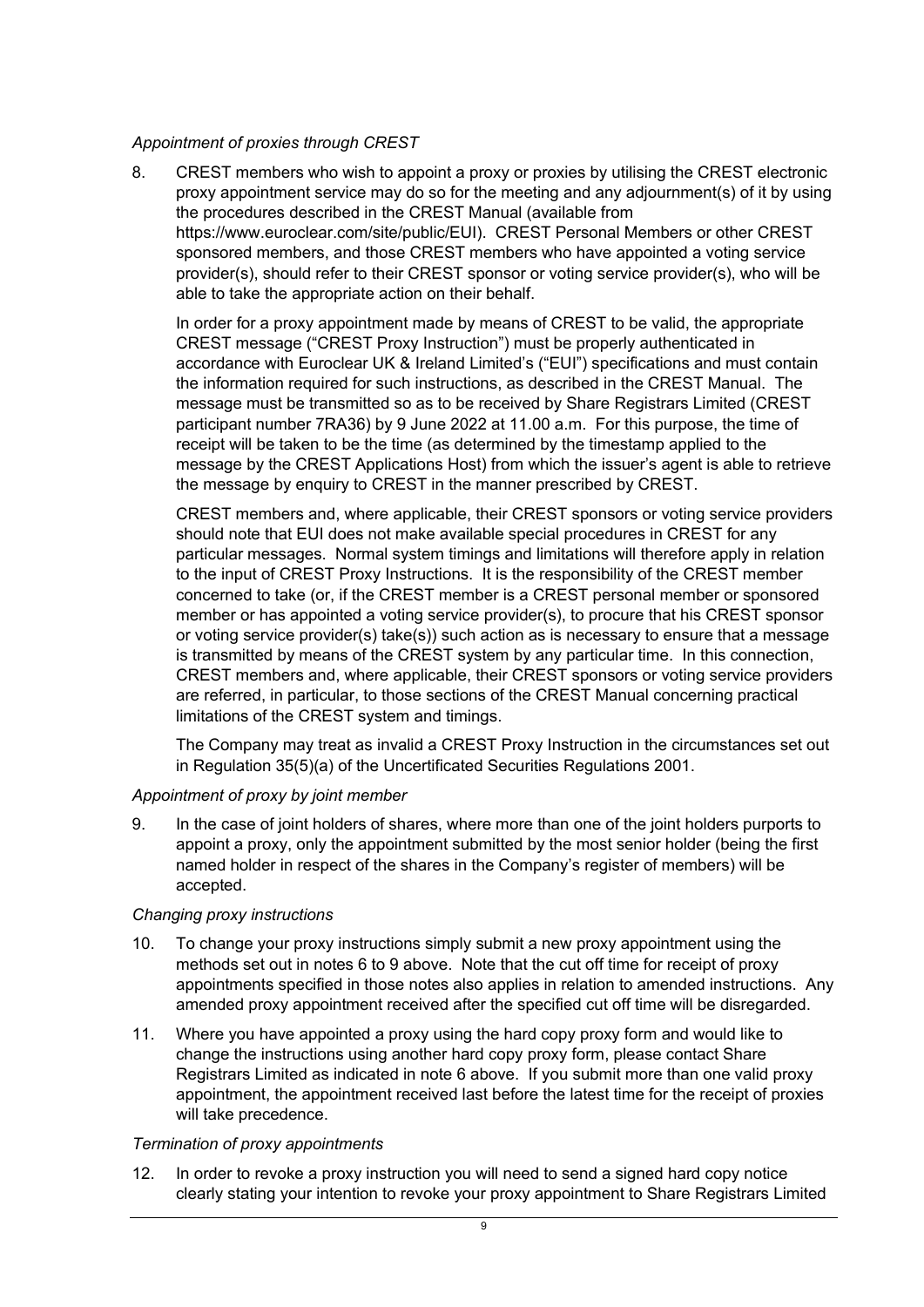at 3 The Millennium Centre, Crosby Way, Farnham, Surrey, GU9 7XX. In the case of a member which is a company, the revocation notice must be executed under its common seal or signed on its behalf by an officer of the company or an attorney for the company. Any power of attorney or any other authority under which the revocation notice is signed (or a duly certified copy of such power or authority) must be included with the revocation notice.

- 13. The revocation notice must be received by Share Registrars Limited no later than 11.00 a.m. on 9 June 2022 or if the meeting is adjourned no later than 11.00 a.m. on the day two days prior to the adjourned meeting.
- 14. If you attempt to revoke your proxy appointment but the revocation is received after the time specified then, subject to paragraph [15](#page-9-0) below, your proxy appointment will remain valid.
- <span id="page-9-0"></span>15. Appointment of a proxy does not preclude you from attending the meeting and voting in person. If you have appointed a proxy and attend the meeting in person, your proxy appointment will automatically be terminated.

## *Corporate representatives*

16. A corporation which is a member can appoint one or more corporate representatives who may exercise, on its behalf, all its powers as a member provided that no more than one corporate representative exercises powers over the same share.

#### *Voting rights*

17. At 25 May 2022 (being the last practicable date prior to the publication of this document), the Company's issued share capital consists of 2,283,650,514 ordinary shares of 0.2 pence each. The ordinary shares each carry the right to one vote at the annual general meeting of the Company. As at the date of this document, the Company does not hold any ordinary shares in treasury. Therefore, the total number of voting rights in the Company as at 25 May 2022 was 2,283,650,514.

## *Communication*

- 18. Members who have general queries about the meeting should contact Share Registrars Limited by telephone on 01252 821390 or by email at [voting@shareregistrars.uk.com](mailto:voting@shareregistrars.uk.com) (no other methods of communication will be accepted).
- 19. You may not use any electronic address set out in this notice of general meeting or in any related documents (including the proxy form) to communicate with the Company for any purposes other than those expressly stated.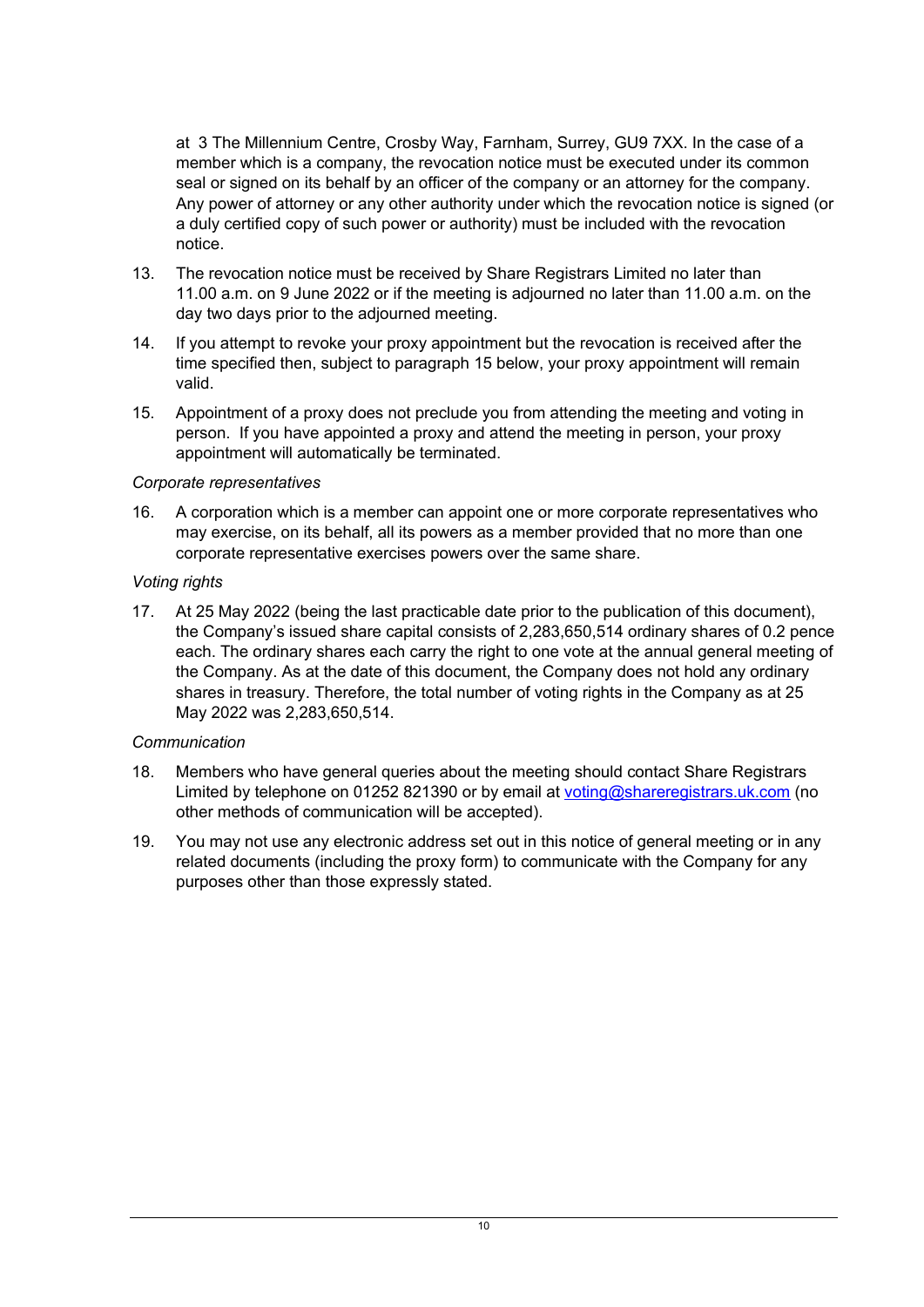# Form of proxy

For the general meeting (**GM**) of Angus Energy Plc (**Company**) to be held on 13 June 2022.

I/We \_\_\_\_\_\_\_\_\_\_\_\_\_\_\_\_\_\_\_\_\_\_\_\_\_\_\_\_\_\_\_\_\_\_\_\_\_\_\_\_\_\_\_\_\_\_\_\_\_\_\_\_\_\_\_\_\_\_\_\_\_\_\_\_\_\_

(block capitals please)

 $\circ$  f

being a member of the Company appoint the chairman of the meeting or (see note [3](#page-7-3) below)

 $\_$  , and the set of the set of the set of the set of the set of the set of the set of the set of the set of the set of the set of the set of the set of the set of the set of the set of the set of the set of the set of th

as my/our proxy to attend, speak and vote on my/our behalf at the GM of the Company to be held on 13 June 2022 at 11.00 a.m. and at any adjournment of the meeting.

I/We direct my/our proxy to vote on the following resolutions as I/we have indicated by marking the appropriate box with an "X". If no indication is given, my/our proxy will vote or abstain from voting at his discretion and I/we authorise my/our proxy to vote (or abstain from voting) as he thinks fit in relation to any other matter which is properly put before the meeting.

|                | Ordinary resolution                                                                                                                                             | For | Against | Withheld |
|----------------|-----------------------------------------------------------------------------------------------------------------------------------------------------------------|-----|---------|----------|
| $\mathbf 1$ .  | To authorise the directors to allot relevant<br>securities in connection with the Direct<br>Subscription and the Warrants.                                      |     |         |          |
| 2 <sub>1</sub> | To authorise the directors to allot relevant<br>securities.                                                                                                     |     |         |          |
|                | Special resolution                                                                                                                                              | For | Against | Withheld |
| 3.             | To disapply statutory pre-emption rights relating<br>to the allotment of relevant securities in<br>connection with the Direct Subscription and the<br>Warrants. |     |         |          |
| 4.             | To disapply statutory pre-emption rights relating<br>to the allotment of relevant securities.                                                                   |     |         |          |

Signature: \_\_\_\_\_\_\_\_\_\_\_\_\_\_\_\_\_\_\_\_\_\_\_\_\_\_\_\_\_\_\_\_Date: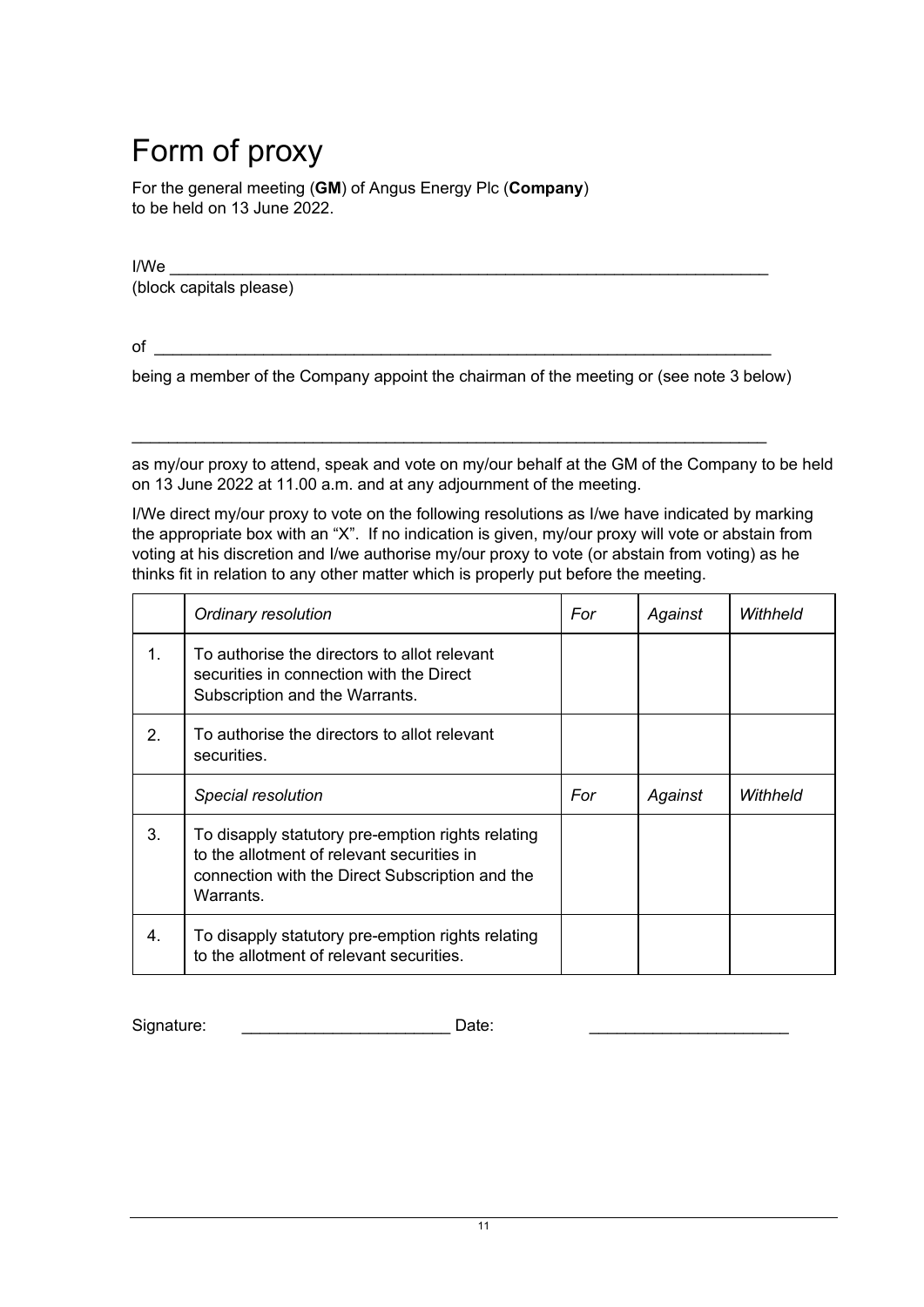## **Notes to the proxy form:**

- 1. The only members entitled to attend and vote at the meeting are those who are registered on the Company's register of members at:
	- 1.1 11.00 a.m. on 9 June 2022; or
	- 1.2 if the meeting is adjourned, at 11.00 a.m. on the day two working days prior to the date of the adjourned meeting.
- 2. If you are a member of the Company at the time set out in note [1](#page-7-1) above, you are entitled to appoint a proxy to exercise all or any of your rights to attend, speak and vote at a general meeting of the Company. You can only appoint a proxy using the procedures set out in these notes and the Notes to the Notice of General Meeting.
- 3. Appointment of a proxy does not preclude you from attending the meeting and voting in person. If you have appointed a proxy and attend the meeting in person, your proxy appointment will automatically be terminated.
- 4. A proxy does not need to be a member of the Company but must attend the meeting to represent you. To appoint as your proxy a person other than the Chairman of the meeting, insert their full name in the box. If you sign and return this proxy form with no name inserted in the box, the Chairman of the meeting will be deemed to be your proxy. Where you appoint as your proxy someone other than the Chairman, you are responsible for ensuring that they attend the meeting and are aware of your voting intentions. If you wish your proxy to make any comments on your behalf, you will need to appoint someone other than the Chairman and give them the relevant instructions directly.
- 5. You may appoint more than one proxy provided each proxy is appointed to exercise rights attached to different shares. You may not appoint more than one proxy to exercise rights attached to any one share. To appoint more than one proxy, you must complete a separate proxy form (which you may photocopy) for each proxy and specify against the proxy's name the number of shares over which the proxy has rights.
- 6. To direct your proxy how to vote on the resolutions mark the appropriate box with an 'X'. To abstain from voting on a resolution, select the relevant "Vote withheld" box. A vote withheld is not a vote in law, which means that the vote will not be counted in the calculation of votes for or against the resolution. If no voting indication is given, your proxy will vote or abstain from voting at his or her discretion. Your proxy will vote (or abstain from voting) as he or she thinks fit in relation to any other matter which is put before the meeting.
- 7. To appoint a proxy using this form, it must be:
	- 7.1 completed and signed;
	- 7.2 sent or delivered to Share Registrars Limited at 3 The Millennium Centre, Crosby Way, Farnham, Surrey, GU9 7XX, or via email to [voting@shareregistrars.uk.com;](mailto:voting@shareregistrars.uk.com) and
	- 7.3 received by Share Registrars Limited no later than 9 June 2022 at 11.00 a.m.
- 8. In the case of a member which is a company, this proxy form must be executed under its common seal or signed on its behalf by an officer of the company or an attorney for the company.
- 9. Any power of attorney or any other authority under which this proxy form is signed (or a duly certified copy of such power or authority) must be included with this proxy form.
- 10. CREST members who wish to appoint a proxy or proxies by using the CREST electronic appointment service may do so by using the procedures described in the CREST Manual. To be valid, the appropriate CREST message, regardless of whether it constitutes the